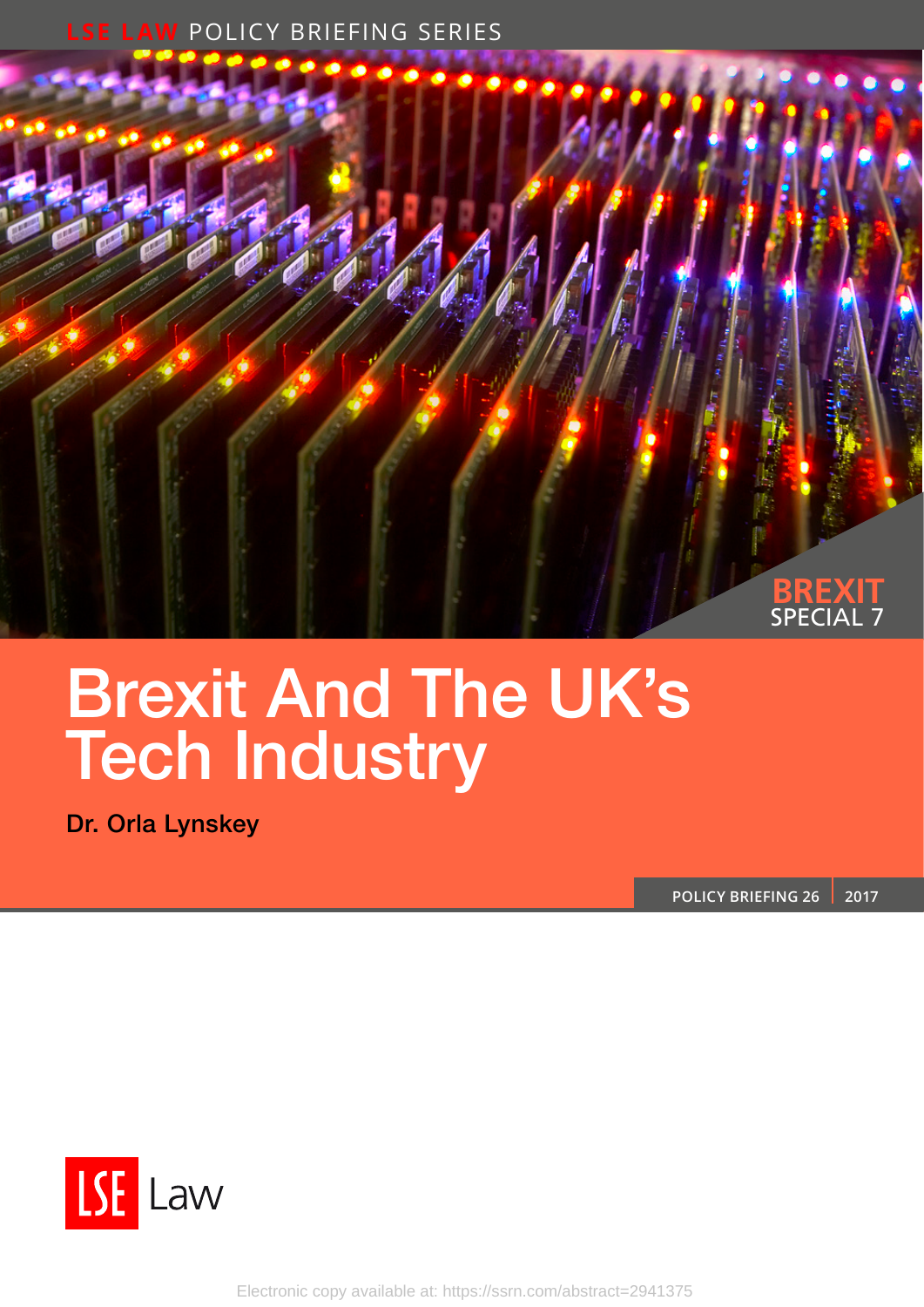## Brexit And The UK's Tech Industry

The UK's digital economy is currently growing at twice the rate of the wider economy, and now contributes an estimated £97 billion per annum to the economy. As such, the Prime Minister has singled growth in the technology industry as a priority for the UK after leaving the EU. Understanding the implications of Brexit for the tech industry requires us to think about the changes to the UK's regulatory framework once EU law ceases to apply, and the constraints that EU law imposes even after Brexit.

Frexit itself may challenge the ambition of growth in the tech industry in a number of important ways. For instance, the UK may find it difficult to attract ambition of growth in the tech industry in a number of important ways. For instance, the skilled staff necessary to continue growing at the current rate, particularly given the impact of Brexit on the university sector which is expected to help to sustain this growth. Early indications also seem to suggest that investors in the tech industry are developing cold feet, which might have an impact on the UK's much-lauded ability to nurture **[tech unicorns](https://www.ft.com/content/e538e27a-5001-11e6-8172-e39ecd3b86fc)**.

Perhaps the most significant implication of Brexit for the tech industry will however be its impact on the cross-border data flows that underpin key components of this industry, such as cyber-security, data analytics and artificial intelligence. At present, the UK, like other EU/EEA countries, benefits from a presumption that its data protection regime offers an adequate level of data protection to individuals. This presumption will fall away once the UK leaves the EU unless it retains EEA membership. In order to maintain personal data flows between the EU and the UK, the UK will therefore need to prove that it offers an 'adequate' level of personal data protection, a standard that is likely to prove illusive in light of recent jurisprudence of the EU Court of Justice. This is one crucial policy area where having one's cake and eating it may prove to be impossible, leaving the UK in the unenviable position of having to chose between, on the one hand, its preferred standards of data protection

and privacy (typically below EU standards) and, on the other, the free flow of personal data sustaining the domestic tech industry.

#### **Relevant EU legal framework**

Until 2009, and the entry into force of the Treaty of Lisbon, EU data protection law was comprised solely of secondary legislation, most notably the **[1995](http://eur-lex.europa.eu/LexUriServ/LexUriServ.do?uri=CELEX:31995L0046:en:HTML) [Data Protection Directive](http://eur-lex.europa.eu/LexUriServ/LexUriServ.do?uri=CELEX:31995L0046:en:HTML)**. This legislation was justified on the grounds that a uniform level of fundamental rights protection was necessary in order to ensure the free flow of personal data in the EU's internal market. This secondary legislation has subsequently been reinforced, and its fundamental rights dimension pushed to the fore, by the introduction of a right to data protection in the EU Charter of Fundamental Rights and a specific legal basis for data protection in Article 16 TFEU. These provisions therefore reflect the 'mainstreaming' of the right to data protection across areas of EU policy, and its new standing in the EU legal order. The EU Court of Justice has been eager to embrace these new legal provisions. Indeed, the seminal cases where the Charter was invoked to invalidate provisions of EU secondary **[legislation](http://curia.europa.eu/juris/document/document.jsf?text=&docid=79001&pageIndex=0&doclang=EN&mode=lst&dir=&occ=first&part=1&cid=1258115)** and, subsequently, an entire legislative **[instrument](http://curia.europa.eu/juris/document/document.jsf?text=&docid=150642&pageIndex=0&doclang=en&mode=lst&dir=&occ=first&part=1&cid=1258201)**, on the basis of incompatibility with the EU Charter both involved the right to data protection.

These EU provisions – both primary and secondary – have received a

mixed welcome in the UK's domestic legal order. The 1995 Data Protection Directive was implemented by the **[Data Protection Act 1998](http://www.legislation.gov.uk/ukpga/1998/29/contents)** (DPA 1998). However, whether the DPA 1998 has been correctly implemented is a matter of longstanding dispute. Indeed, the European Commission has been investigating the UK for an infringement of its data protection obligations since **[at least 2010](http://amberhawk.typepad.com/files/dp_infraction_reasons.pdf)**. While both the UK and the EU have remained tight-lipped regarding the status of these **[proceedings](http://amberhawk.typepad.com/)**, the Commission investigations remain ongoing. According to materials obtained via freedom of information/ access to documents requests by Dr Chris Pounder, key elements of the data protection framework such as the notion of 'personal data' and a 'filing system' remain incorrectly implemented while there are several problems relating to the enforcement of data protection rights in the **[UK](http://amberhawk.typepad.com/)**. The UK's implementation of the EU's E-Privacy Directive, a lex specialis that sets out rules for privacy in the context of certain electronic communications, has also culminated in a European Commission **[infringement investigation](https://edri.org/edri-gramnumber7-8phorm-investigated-european-commission/)**. These discrepancies contribute to the impression that the UK has adopted a lowest common denominator approach to data protection.

The right to data protection initially received a similarly sceptical reception into the domestic legal order. There is traditionally no right to [privacy](http://eprints.lse.ac.uk/57713/) or data protection in the UK legal order, although the right to privacy has been gradually incorporated by the jurisprudence of the courts. However, the right to data protection is distinct from **[privacy](http://eprints.lse.ac.uk/57713/)**, and therefore entails additional protection for personal data. This was lamented by **[euro-sceptics](https://ukhumanrightsblog.com/2016/02/09/cavalier-with-our-constitution-a-charter-too-far/)**, and noted with disapproval by Mostyn J in the High Court judgment *[AB](http://www.bailii.org/ew/cases/EWHC/Admin/2013/3453.html)*, when he observed that the right to data protection in the EU Charter introduced all of the ECHR's 'missing parts and a great deal more'. The Charter right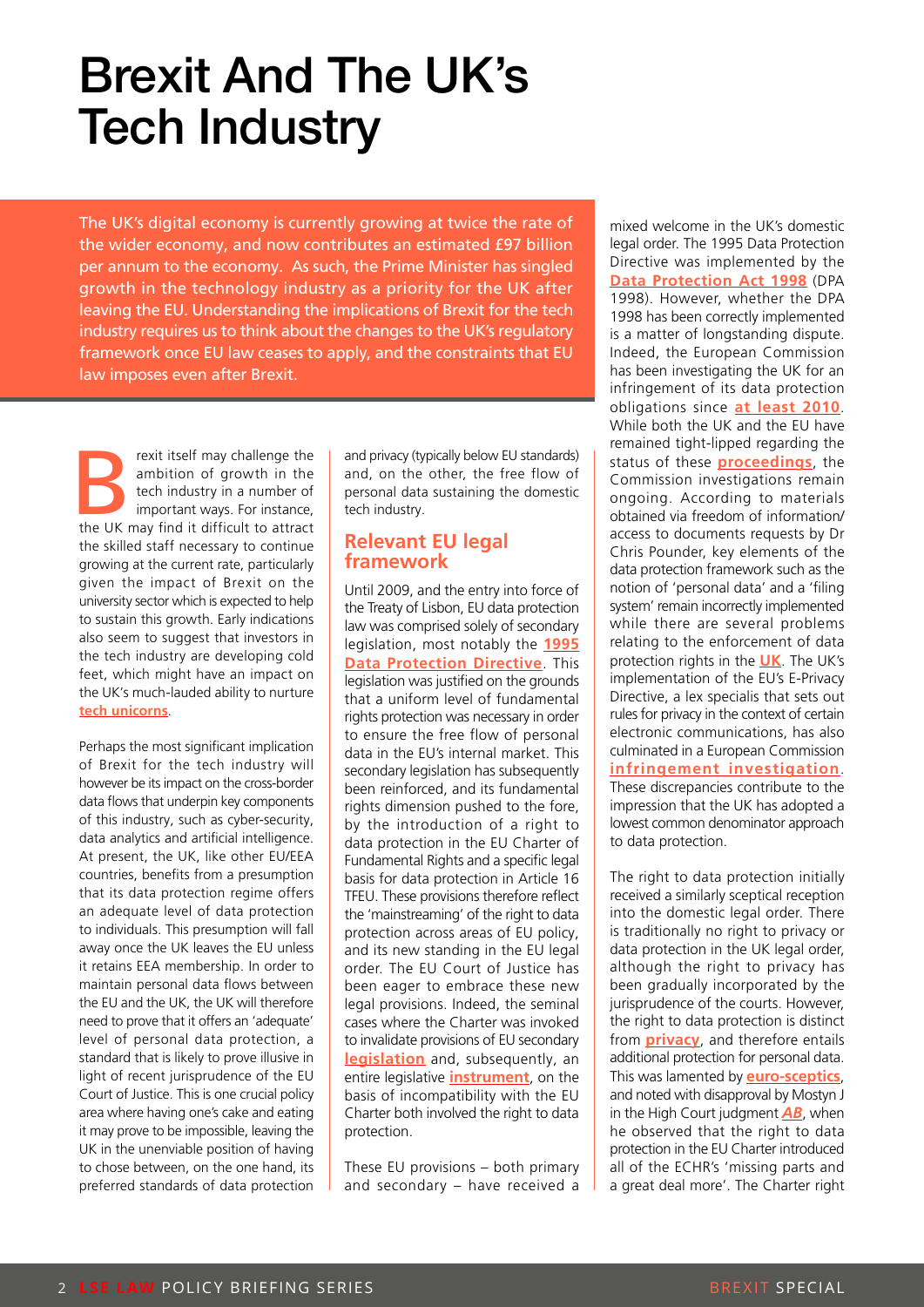to data protection has subsequently been used by the **[Court of Appeal](http://www.5rb.com/wp-content/uploads/2015/03/Vidal-Hall-v-Google-CA.pdf)** to disapply conflicting provisions of national law, and to broaden the circumstances in which individuals can claim remedies for breach of data protection law. This additional protection for individuals afforded by the right to data protection could potentially be lost post-Brexit. However, the incentive for the UK to depart from this high level of data protection is constrained by the EU data protection's 'adequacy' framework, as mentioned above.

In essence, the 1995 Data Protection Directive provides that data transfers from within the EU to 'third-countries' outside the EU/EEA are only possible when an 'adequate' level of protection can be guaranteed in that third country. Pursuant to Article 25 of the Directive, in the absence of an adequacy assessment by the EU Commission, the Member States assess the adequacy of third countries. To date, the Commission has only recognised **[11 third countries](http://ec.europa.eu/justice/data-protection/international-transfers/adequacy/index_en.htm)** as 'adequate'. Article 26 therefore allows data flows between EU/EEA countries in the absence of an adequacy finding, in specified circumstances. For instance, ad hoc data transfers can take place when the individual concerned consents to the transfers, or the transfer is necessary for the performance of the contract. Other legal mechanisms have however also been used to ensure that once transferred from the EU/EEA personal data is offered an adequate level of protection. For instance, the entity transferring the data may agree with the recipient of the data upon standard contractual clauses containing safeguards.

The overall effect of these rules is therefore that third countries are held to the high level of protection of personal data aspired to by the EU when data are transferred from the EU to these countries. This has been confirmed by the jurisprudence of the EU Court of Justice. 'Adequate' was interpreted as 'essentially equivalent' in the *[Schrems](http://curia.europa.eu/juris/document/document.jsf?text=&docid=169195&pageIndex=0&doclang=EN&mode=lst&dir=&occ=first&part=1&cid=1242228)* judgment. In that case the Court held that this assessment of essential equivalence must examine the content of the applicable rules in that country as well as the practice designed to ensure compliance with them. Furthermore, the situation should be checked periodically in order to ensure that the

finding of adequacy remains factually and legally justified. It followed from *Schrems* that the primary mechanism for EU-US data transfers, the 'Safe Harbor' scheme, was invalidated as the US did not offer this essentially equivalent protection. In particular, the Safe Harbor scheme provided that 'national security, public interest, or law enforcement requirements' had primacy over its principles, thereby enabling certain US authorities to violate the rights to privacy and data protection of EU individuals in an unjustifiable manner.

The EU is set to replace the 1995 Data Protection Directive with a new 'General Data Protection Regulation' **[\(GDPR\)](http://eur-lex.europa.eu/legal-content/EN/TXT/PDF/?uri=CELEX:32016R0679&qid=1490209507633&from=en)** in May 2018. The GDPR retains this adequacy-based framework and thus, post-Brexit, the UK may need to demonstrate that its data protection framework offers protection that is 'essentially equivalent' to that offered by the EU. It follows from *Schrems* that this adequacy assessment will incorporate a holistic interrogation of the UK's legal framework for personal data processing, including an assessment of the legal provisions applicable to data processing for national security purposes.

#### **Assessing the adequacy of the UK's legal framework**

In its **[Brexit White Paper](https://www.gov.uk/government/uploads/system/uploads/attachment_data/file/589191/The_United_Kingdoms_exit_from_and_partnership_with_the_EU_Web.pdf)**, the UK Government recognises that the stability of data transfers is important for many sectors of the UK economy, and states that it will seek to maintain the stability of these transfers. Members of the **[regulator](http://www.techweekeurope.co.uk/cloud/cloud-management/gdpr-not-only-option-brexit-193321#ftfX72PoVXLj5G8m.99.)** – the Information Commissioner's Office (ICO) – and **[Government representatives](https://www.gov.uk/government/speeches/the-eu-data-protection-package-the-uk-governments-perspective)** initially indicated that the UK might consider alternative data protection frameworks. However, the Government has subsequently confirmed that the GDPR will be implemented in May 2018, while ostensibly leaving open the possibility that what is perceived to be a more business-friendly approach might be adopted at a **[later stage](http://data.parliament.uk/writtenevidence/committeeevidence.svc/evidencedocument/culture-media-and-sport-committee/responsibilities-of-the-secretary-of-state-for-culture-media-and-sport/oral/42119.html)**. Indeed, given the current lowest common denominator approach to compliance with EU data protection laws, many suspect that the UK will take full advantage of the flexibility inherent in the GDPR. Any desire to take such advantage of flexibility will however be tempered by the

fact that any variations in legislation may convince firms that it more cost effective and less cumbersome to host data in the EU rather than **[the UK](http://www.infosecurity-magazine.com/news/global-firms-pull-data-out-post/)**. This flexibility would need to be utilised in a way that would not undermine the UK's bid for adequacy. Moreover, formal reception of the GDPR into the domestic legal order will not suffice: the current implementation deficiencies will be subject to renewed scrutiny and attention will also turn to the effectiveness of domestic data protection. The UK will need to improve its record in order to pass muster on these fronts.

Nevertheless, the most significant challenge to a finding of adequacy will be the recent finding of the EU Court of Justice in the joined cases of *[Tele2 Sverige and Watson](http://curia.europa.eu/juris/document/document.jsf?text=&docid=186492&pageIndex=0&doclang=en&mode=lst&dir=&occ=first&part=1&cid=1258288)*. In this case, the Court was asked to consider, amongst other things, whether its previous judgment in *[Digital Rights](http://curia.europa.eu/juris/document/document.jsf?text=&docid=150642&pageIndex=0&doclang=en&mode=lst&dir=&occ=first&part=1&cid=1258201) [Ireland](http://curia.europa.eu/juris/document/document.jsf?text=&docid=150642&pageIndex=0&doclang=en&mode=lst&dir=&occ=first&part=1&cid=1258201)*, firstly, prohibited general and indiscriminate data retention as a matter of principle, and, secondly, set out 'mandatory requirements' that subsequent national legislation for communications data retention and access must respect. The Court reached the momentous conclusion in *Tele2 Sverige and Watson* that general and indiscriminate data retention legislation, even when it serves the justified objective of fighting serious crime, exceeds what is necessary and is therefore disproportionate. Thus, in order to comply with the EU Charter rights to data protection and privacy, telecommunications data retention must be targeted on the basis of objective criteria, rather than general and indiscriminate in nature. This finding is at odds with the findings of the UK Supreme Court in **[Catt](https://www.supremecourt.uk/cases/docs/uksc-2013-0112-judgment.pdf)**, a judgment concerning the police's powers to collect and retain data about the participation of nonviolent individuals (including 91 year old Catt) in political protests on its Domestic Extremism Database. Lord Sumption suggested in that case that 'intelligence is necessarily acquired in the first instance indiscriminately' and that 'its analysis can only be judged in hindsight', a finding diametrically opposed to that of the EU Court of Justice in *Tele 2 Sverige and Watson*.

Equally relevant is the fact that the UK has only recently adopted